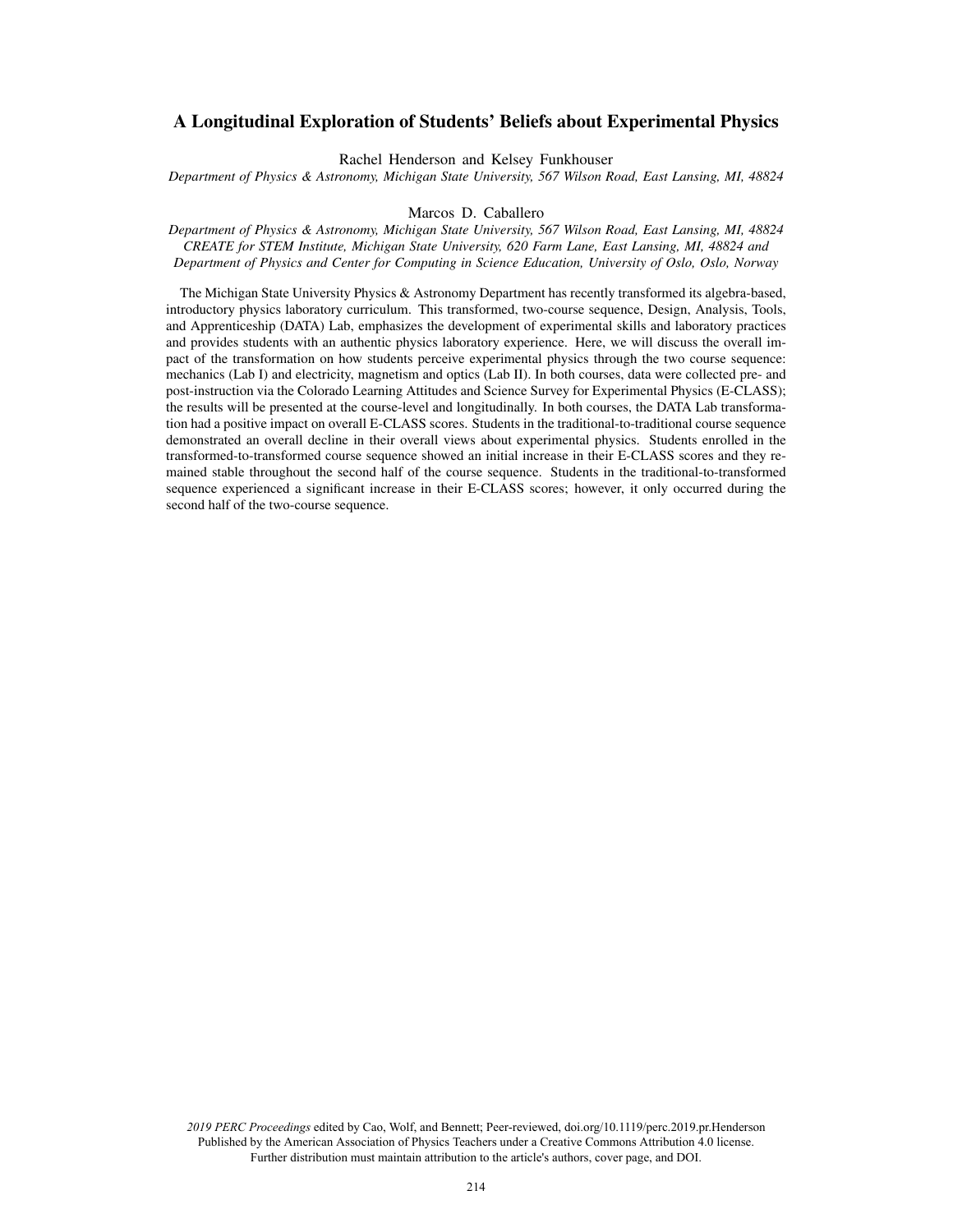## I. INTRODUCTION

Traditionally, physics laboratories have been designed in such a way in which the scientific concepts that are introduced in the lecture setting of a physics course are reinforced in the laboratory setting through a scientific experiment. However, the impact of the traditional laboratory style format has on student outcomes has been challenged by physics education researchers [1–3]. In 2014, the Physics Education Research (PER) community called for the design, implementation, and assessment of physics laboratories to focus less on supplementing physics content understanding and more so on the experimental laboratory practices that the students engage in while performing a scientific experiment. Kozminski *et al.* documented recommendations for the physics laboratory curriculum through the American Association of Physics Teachers' *Recommendations for the Undergraduate Physics Laboratory Curriculum* [4]. The recommendations emphasize the need for engaging students in practices such as experimental design, data analysis, and scientific communication in their physics laboratories.

In response to the national call from the PER community to focus on student engagement within the physics laboratory context, physics departments have been undergoing laboratory course transformations in the introductory, middledivision, and advanced laboratories. Some studies have investigated the impact of skill-based laboratories on student understanding of specific practices. For example, Pollard *et al.* explored student understanding of measurement uncertainty using the Physics Measurement Questionnaire (PMQ) [5, 6]. In general, students that were enrolled in the introductory physics laboratory shifted their understanding of measurement uncertainty toward a more set-like reasoning rather than a point-like reasoning. Volkwyn *et al.* found that only 20% of a cohort of incoming freshman physics majors had a deep understanding of measurement uncertainty after the first introductory physics laboratory course [7].

Other researchers have accessed other laboratory practices outside of measurement uncertainty. Dunnett, Gorman, and Bartlett found that encouraging inquiry in the laboratory environment can have a strong impact on group work, querying, exploration and attitude [8]. Wilcox and Lewandowski investigated students' beliefs about the nature of experimental physics for first-year laboratory courses and beyond first-year laboratory courses [9]. In general, student views and beliefs about experimental physics decreased in laboratory courses that emphasized the reinforcement of physics content while their views and beliefs increased in laboratory courses that emphasized the learning of laboratory practices and research skills. In addition, Pollard and Lewandowski investigated the impact of a laboratory course transformation of a large introductory laboratory course on students' beliefs about experimental physics [10]. Although there was no differences in overall student beliefs post-instruction between the traditional and transformed courses, they showed that students did shift their beliefs with respect to the specific learning goals of the transformed course.

Recently, the Michigan State University (MSU) Physics & Astronomy department transformed its algebra-based, introductory physics laboratory curriculum for non-physical science majors [11]. In parallel with the research studies discussed above, this study will seek to explore the overall efficacy of the MSU laboratory transformation by answering the following research questions: *What was the overall impact of the MSU laboratory course transformation on students' views and beliefs about experimental physics?* and *How do the student's views and beliefs about experimental physics change over the two-course laboratory sequence? Are these changes differentiated by how the students matriculated through the two stand-alone courses?*

We recognize that Wilcox and Lewandowski "strongly recommend that instructors do not focus only on their students' overall E-CLASS score, as it does not represent students' performance around a single well-defined construct" [15]. The results presented below should be considered preliminary to a future study examining the individual E-CLASS statements which align with the overall learning goals of the laboratory course transformation.

# II. METHODS

#### A. Laboratory Course Transformation

The laboratory course transformation was implemented at MSU, a large, mid-western, land-grant university in the United States serving approximately 50,000 students. MSU has a Carnegie classification as "Very High Research Activity" (R1) [12]. In 2016, the undergraduate enrollment of MSU is 51% women, 77% White, 14% International, 8% Black/African-American, 6% Asian, 4% Hispanic/Latino, and fewer than 4% for other student populations [13]. For the undergraduate student population, ACT scores range from 23 to 29 (25th percentile to 75th percentile).

The newly transformed course, Design, Analysis, Tools and Apprenticeship (DATA Lab) was designed to focus on



FIG. 1. The DATA Lab course transformation timeline from Fall 2015 to Spring 2019. The shading indicates approximately how many laboratory sections implemented the DATA Lab transformation during that semester.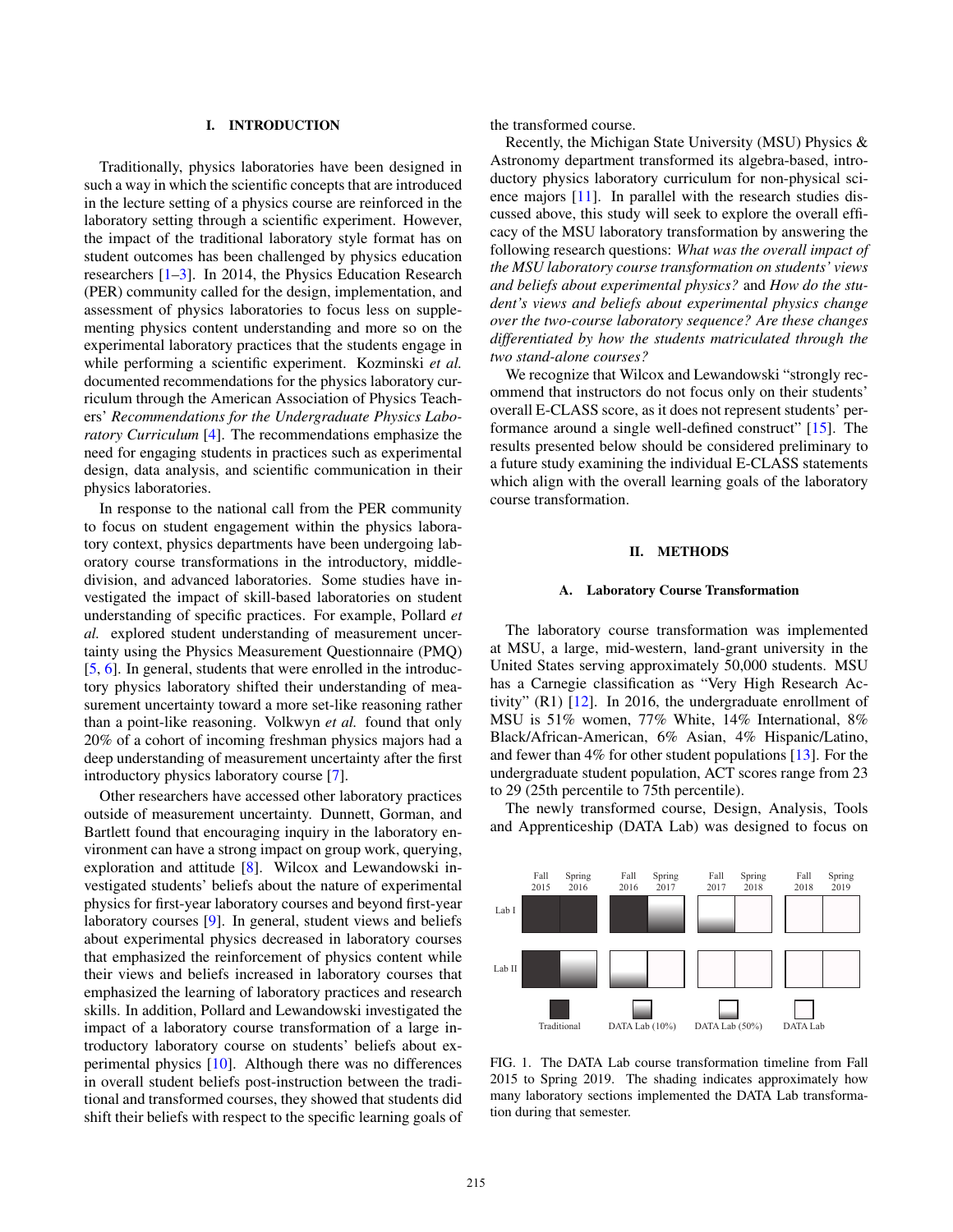developing students' laboratory practices and research skills [11]. The two-course sequence consists of two stand-alone courses: mechanics (Lab I) and electricity, magnetism, and optics (Lab II). As most of the students enrolled in the twocourse sequence are non-physical science majors, the goal of the transformation is for students to develop research skills unique to a physics laboratory that can be utilized throughout the rest of their studies. Throughout the semesters, students explore classic physical systems as a tool to increase their overall laboratory skills (i.e., experimental process, data analysis, collaboration, scientific communication).

Figure 1 illustrates the transformation over the time period studied. Overall, the course transformation took a total of four academic years with a gradual transition up to full-scale; the transition began with implementing the DATA Lab into approximately 10% of the laboratory sections and followed by approximately 50% of the laboratory sections. By the spring of 2018, all laboratory sections of the two-semester course sequence were fully transformed (see Funkhouser *et al.* for further details [11]).

#### B. Measures

The overall impact of the course transformation was measured by using the Colorado Learning Attitudes about Science Survey for Experimental Physics (E-CLASS) [14] throughout the course transformation. The E-CLASS is a validated research-based assessment tool developed to measure students' views and beliefs about the nature of experimental physics [15]. It consists of 30 five-point Likert scale items probing various aspects of experimental physics such as experimental design, uncertainty in measurement, and scientific communication. The scoring method of the E-CLASS is similar to the scoring method of the Colorado Learning Attitude about Science Survey (CLASS) [16]. Student responses are compressed into a three-point scale by combining "(dis)agree" and "strongly (dis)agree" into one category, respectively. The student's responses are then compared to an expert-like response and are coded with +1 if they align with the expert's response and a -1 if they are opposite to the expert's response; neutral responses are coded with a 0.

Throughout the two-course laboratory sequence, the E-CLASS was given as an online, extra credit survey pre- and post-instruction. Students received a 2% increase toward their in-class participation grade for completing both the E-CLASS pretest and the E-CLASS post-test. The student's in-class participation grade was worth 25% toward their overall grade.

#### C. Sample

The data analyzed in this study was collected in the algebra-based, introductory physics laboratory sequence, Lab I and Lab II, between the fall 2015 and spring 2019 semesters. As a control, student responses to the E-CLASS was collected in the traditional laboratory sections prior to the DATA Lab course transformation. For Lab I, the control semesters included fall 2015 to fall 2017 and for Lab II, data was collected in the traditional laboratories between the fall 2015 and fall 2016 semesters. Lab I Sample: For the entire period studied, a total of 2,661 students completed the E-CLASS pretest. Of those students, 1,714 students completed the E-CLASS posttest. Students that repeated the course were eliminated leaving a total sample of 1,473 students in Lab I that completed both the E-CLASS pre- and post-test ( $n_{trad} = 1,027$  and  $n_{DL} = 446$ ). Lab II Sample: A total of 2,382 students completed the E-CLASS pretest with 1,300 students also completing the E-CLASS post-test. Like Lab I, students that repeated the course were eliminated. This left a total sample of 1,159 students in Lab II that completed both the E-CLASS pre- and post-test ( $n_{trad} = 495$  and  $n_{DL} = 664$ ).

## III. RESULTS

To explore the differences in the student's overall views and beliefs about experimental physics between the traditional laboratory and the newly transformed DATA Lab, the students' overall raw E-CLASS scores were analyzed. Linear mixed effects (lme) modeling was used throughout this study to predict the overall E-CLASS scores over time. This modeling technique was used with students as a random effect to control for the within-subject correlation of the data [17]. The independent variables in our models were coded as the following: (1) time – the E-CLASS pretest was coded as 0 and the E-CLASS post-test was coded 1 and (2) type of course – traditional laboratory course was coded as 0 and the transformed DATA Lab course was coded as 1.

Over the time period studied, the course transformation in Lab I began at a later point in time than in Lab II (see Figure 1) which, in turn, resulted in an imbalance of sample sizes between the traditional laboratories and the transformed laboratories. Linear mixed effects models have the ability to control for the imbalanced sample sizes caused by this effect. Presented below are the results of the lme models disaggregated

TABLE I. The average E-CLASS pretest and post-test scores for Lab I and Lab II. Results are presented for the traditional laboratory format and the DATA Lab course transformation. Averages are presented as a percentage of the total E-CLASS scores.

|             | N    | Pretest $(\% )$ | Post-test $(\% )$ |  |
|-------------|------|-----------------|-------------------|--|
|             |      | $M + SD$        | $M + SD$          |  |
| Lab I       | 1473 | $48 + 23$       | $45 + 27$         |  |
| Traditional | 1027 | $48 + 24$       | $41 + 27$         |  |
| DATA Lab I  | 446  | $49 + 22$       | $54 + 24$         |  |
| Lab II      | 1159 | $44 + 27$       | $45 + 28$         |  |
| Traditional | 495  | $41 + 27$       | $38 \pm 29$       |  |
| DATA Lab II | 664  | $45 + 27$       | $51 + 26$         |  |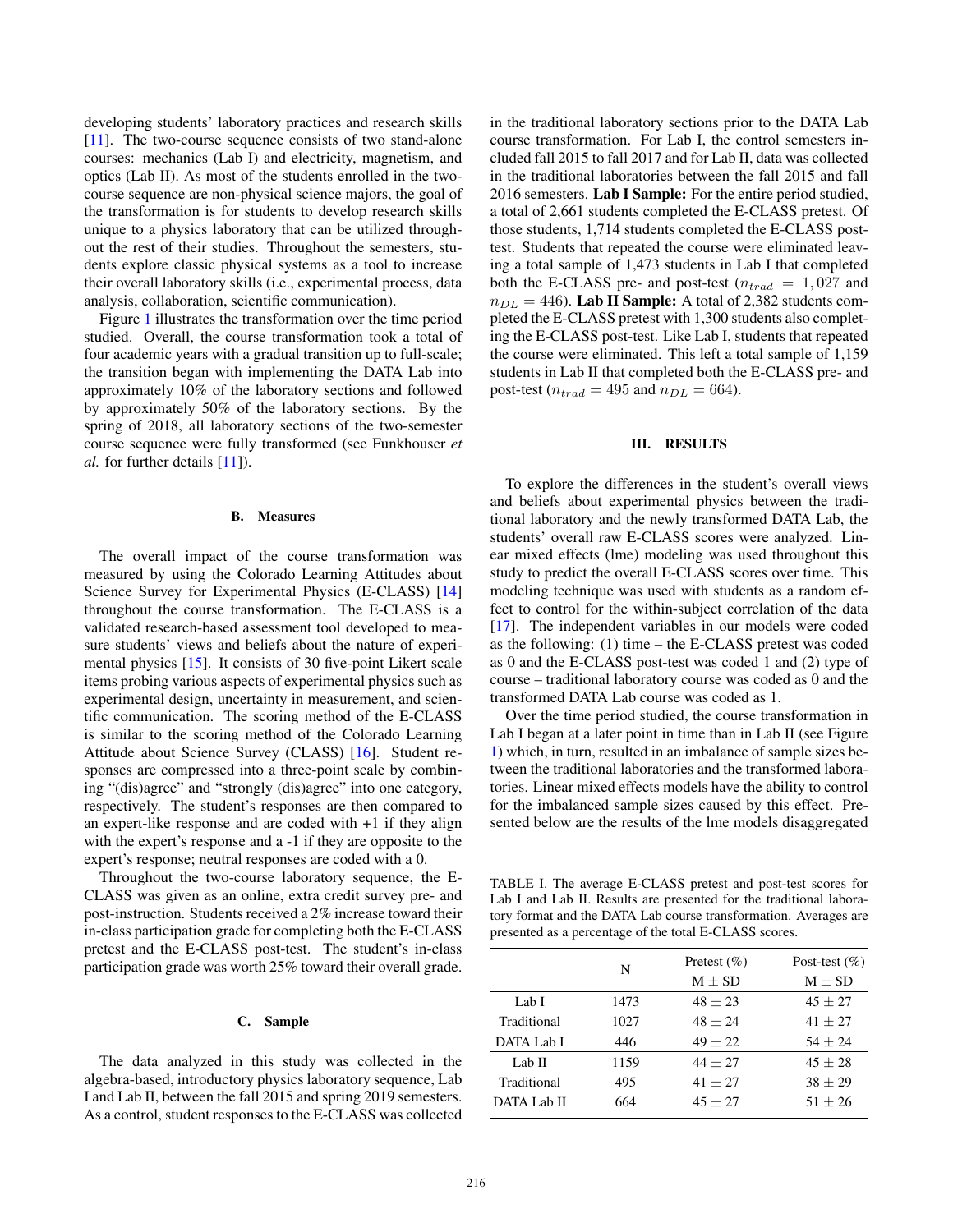by course (Section  $III A$ ) and longitudinally across the twocourse sequence (Section [III B\)](#page-3-1).

#### <span id="page-3-0"></span>A. Course-Level Analysis

Table I presents the student's average E-CLASS pretest and post-test scores; the results are presented as a percentage for each of the courses, as well as disaggregated by the type of course (traditional vs. DATA Lab). Overall, the E-CLASS scores of the students that were enrolled in the traditional laboratories decreased over a semester. However, in the transformed DATA Lab course, students' E-CLASS scores increased, on average, from pre- to post-instruction.

Within Lab I, the lme model including the shift from the student's E-CLASS pretest scores to the E-CLASS post-test scores significantly improved the model fit over the model that only included the intercept  $[\chi^2(1) = 33.8, p < 0.001]$ . The student's average E-CLASS post-test score was significantly lower (3%) than their incoming E-CLASS pretest score  $[B = -3.49, SE = 0.60, t(1473) = 5.85, p < 0.001]$ . A lme model that included the type of course and the pretest to post-test shift significantly improved the model fit over the model without the type of course  $[\chi^2(2) = 115, p <$ 0.001]. The main effect of the shift in E-CLASS scores pre- to post-instruction was significant  $[B = -7.07, SE =$  $(0.70, t(1473) = 10.2, p < 0.001]$ ; however, the main effect of the type of course the students were enrolled in was not significant. Although the students in the traditional laboratory courses had the same incoming E-CLASS pretest scores as the students that were enrolled in the transformed DATA Lab courses, the average E-CLASS score in the traditional laboratory course decreased by 7%. The interaction between the pretest and post-test shift and the type of course was significant  $[B = 11.81, SE = 1.3, t(1473) = 9.34, p < 0.001]$ . The difference in pre- to post-test shifts between the traditional and transformed courses was approximately 12% with the average shift in the transformed course increasing by 6% from pre- to post-instruction.

For Lab II, the lme model with the shift in E-CLASS scores demonstrated an increase in the goodness-of-fit over the lme model that included only the intercept [ $\chi^2(1) = 6.50$ ,  $p < 0.05$ ; the average increase in E-CLASS scores from pretest to post-test was 1.7% ( $p < 0.05$ ). Adding the course type to the lme model with the shift in E-CLASS scores significantly improved the model fit over the lme model without the course type variable  $[\chi^2(2) = 87.4, p < 0.001]$ . The main effect of the student's shift in E-CLASS score from pre- to post-instruction was significant  $[B = -3.83, SE =$  $(0.99, t(1159) = 3.87, p < 0.001$  as was the type of course the students were enrolled in  $[B = 3.79, SE =$  $1.6, t(1605) = 2.37, p < 0.05$ . The interaction between the shift in E-CLASS scores and the course type was significant  $[B = 9.63, SE = 1.3, t(1159) = 7.4, p < 0.001]$ . In the traditional laboratories for Lab II, the student's E-CLASS scores physics decreased by 4%. However, the student's enrolled in



<span id="page-3-2"></span>FIG. 2. The student's average E-CLASS scores over the two-course sequence. The averages are presented as percentages.

the transformed laboratories had an increase of 6%.

# <span id="page-3-1"></span>B. Longitudinal Analysis

The significant difference in the E-CLASS pretest scores between the Lab II traditional and transformed laboratories observed in the section above could possibly be influenced by how the students matriculated through the two-course sequence. For example, a student could have taken the traditional laboratory format for both courses, the transformed laboratory format for both courses, or a mixture of both. To explore the longitudinal results on how students perceive experimental physics throughout the two-course sequence, the Lab I and Lab II samples described above were combined. The total number of students with the four E-CLASS measures (pretest and post-test across both courses) was 454 students; a total of 189 students took Lab I and Lab II in the traditional style format (Trad-Trad), 141 students took Lab I in the traditional format and Lab II in the transformed DATA Lab format (Trad-DL), and 124 students took both courses in the transformed DATA Lab format (DL-DL).

Figure [2](#page-3-2) presents the student's average E-CLASS scores over the two-course sequence. In general, the overall E-CLASS scores for students enrolled in the Trad-Trad matriculation decrease over the two-course sequence. The overall E-CLASS scores for students that took both courses in the transformed laboratory format (DL-DL) increased initially with the Lab I course and then stabilized in Lab II. The students in the Trad-DL matriculation group demonstrated an initial decrease in E-CLASS scores in the traditional Lab I course but a large increase from pretest to post-test in the transformed Lab II course.

To explore this is further detail, a lme model was analyzed with the four E-CLASS measurements coded with respect to the time they were taken: Lab I pretest as 0, Lab I post-test as 1, Lab II pretest as 2, and Lab II post-test as 3. The stu-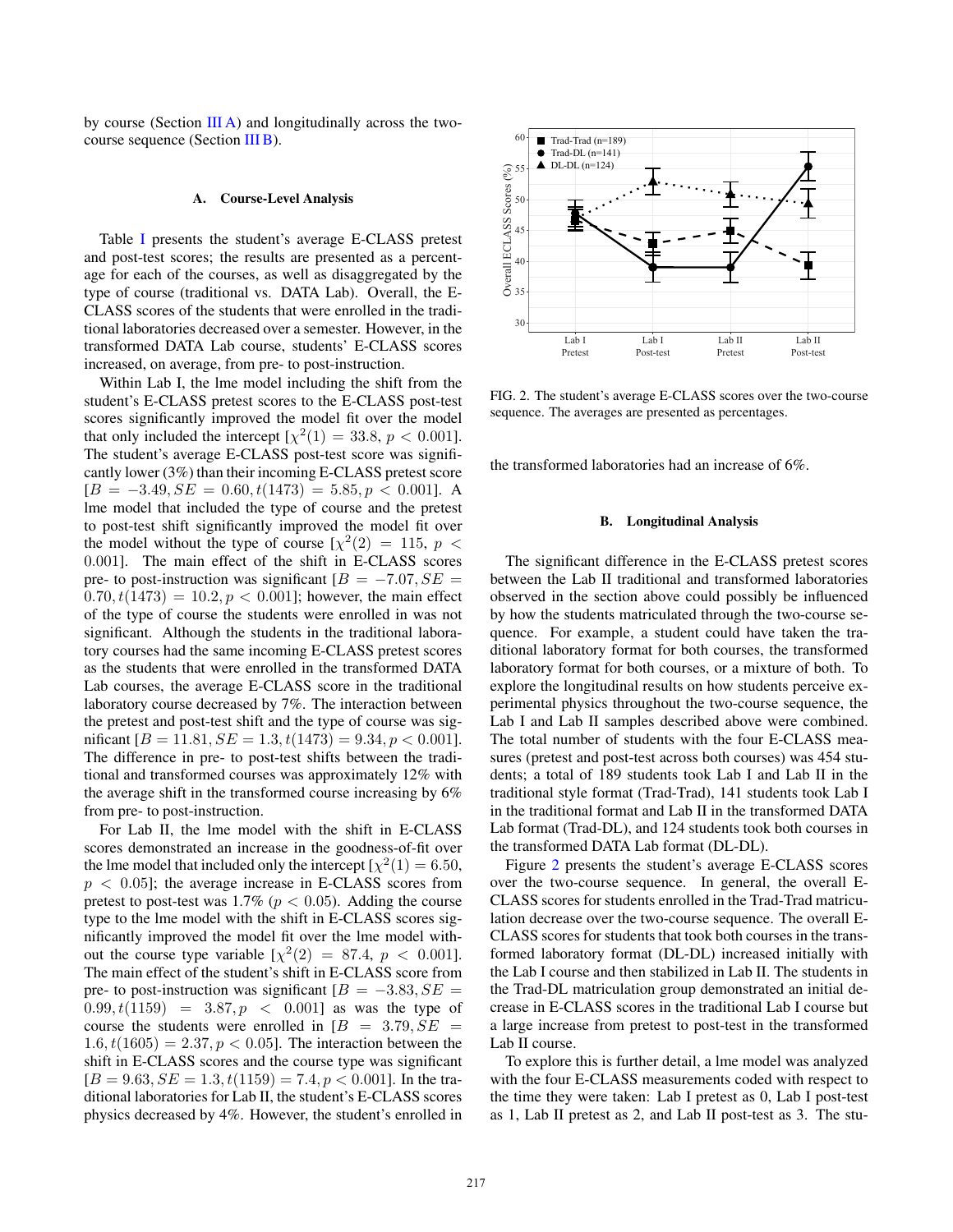<span id="page-4-0"></span>TABLE II. The final lme model which includes time, group, and the interaction between the time and group. The results are presented as percentages. For the *p*-value,  $[*]$  represents  $p < 0.05$ ,  $[**]$  represents  $p < 0.01$ , and [\*\*\*] represents  $p < 0.001$ ; "NS" represents non-significant.

|                           | B       | SЕ  | $\mathbb{d}$ f | t    | р         |
|---------------------------|---------|-----|----------------|------|-----------|
| Intercept                 | 46.6    | 1.9 | 840            | 24.5 | ***       |
| Lab I Post-test           | $-3.76$ | 1.7 | 1362           | 2.27 | ***       |
| Lab II Pretest            | -1.68   | 1.7 | 1362           | 1.01 | NS        |
| Lab II Post-test          | $-7.30$ | 1.7 | 1362           | 4.42 | ***       |
| Trad-DL                   | 1.17    | 2.9 | 840            | 0.40 | NS        |
| $DI$ - $DI$ .             | 0.30    | 3.0 | 840            | 0.10 | <b>NS</b> |
| Lab I Post-test:Trad-DL   | -4.99   | 2.5 | 1362           | 1.97 | $\ast$    |
| Lab I Post-test: DL-DL    | 9.72    | 2.6 | 1362           | 3.70 | ***       |
| Lab II Pretest: Trad-DL   | $-7.10$ | 2.5 | 1362           | 2.81 | $**$      |
| Lab II Pretest: DL-DL     | 5.60    | 2.6 | 1362           | 2.13 | $\ast$    |
| Lab II Post-test: Trad-DL | 14.87   | 2.5 | 1362           | 5.88 | ***       |
| Lab II Post-test:DL-DL    | 9.72    | 2.6 | 1362           | 3.70 | ***       |

dents in the Trad-Trad group were coded as 0 , the students in the Trad-DL group were coded as 1, and the students in the DL-DL group were code as 2. The  $B$  and  $SE$  results are presented in percentages and are interpreted with respect to Lab I pretest (time=0) and students in the Trad-Trad category  $(group=0)$ .

Table [II](#page-4-0) presents the final lme model that includes time, group, and the interaction between the time and group; this model improved model fit over the lme model that just included time  $[\chi^2(8) = 123, p < 0.001]$ . On average, the Trad-Trad student's overall E-CLASS scores decreased within each of the individual courses: Lab I post-test  $[B =$  $-3.76, SE = 1.9, t(1362) = 2.27, p < 0.001$  and Lab II post-test [ $B = -7.30$ ,  $SE = 1.7$ ,  $t(1362) = 4.42$ ,  $p$  < 0.001]. However, the average E-CLASS scores between the Lab I post-test and the Lab II pretest was non-significant indicating that these students' views and beliefs about experimental physics remained stable between the two-course sequence. In addition, the average E-CLASS pretest scores with respect to the group membership was not significant. Comparing the trajectories from Lab I to Lab II, the student's E-CLASS shift was slightly more negative than the students in the Trad-Trad group  $[B = -4.99, SE = 2.5, t(1362) =$  $1.97, p \leq 0.05$ . However for the DL-DL students, the shift from E-CLASS pretest to post-test in Lab I was positive  $[B = 9.72, SE = 2.6, t(1362) = 3.70, p < 0.001]$ . The difference between the Lab I pretest and the Lab II pretest was significantly negative for the Trad-DL group of students  $[B = -7.10, SE = 2.5, t(1362) = 2.81, p < 0.01]$  but was significantly positive for the students in the DL-DL group  $[B = 5.60, SE = 2.6, t(1362) = 2.13, p < 0.05]$ . The shifts in E-CLASS scores over this time period for the Trad-DL group was 7% lower than the shift for the Trad-Trad group of students. The shift in E-CLASS scores for the DL-DL group of students, however, was 5% higher than the shift for the Trad-Trad group. Lastly, over the entire time period of the two-course sequence (from Lab I pretest to Lab II post-test), the shift in E-CLASS scores compared to those for the students in the Trad-Trad group was 15% greater  $[B = 14.87, SE = 2.5, t(1362) = 5.88, p < 0.001]$  and 10% greater  $[B = 9.72, SE = 2.6, t(1362) = 3.70, p <$ 0.001] for the students in the Trad-DL group and the DL-DL group, respectively. Although the overall E-CLASS scores for the Trad-DL group decreased throughout the time period in which they were in the traditional laboratory format (Lab I), their E-CLASS scores by the end of the two-sequence course increased to a similar level of the E-CLASS scores for the students that took the transformed style format for both courses.

# IV. DISCUSSION AND CONCLUSION

This study sought to explore the overall efficacy of the recent laboratory transformation at MSU. In both laboratory courses, overall E-CLASS scores from students in the traditional style laboratory courses decreased overall by 7% and 3% in Lab I and Lab II, respectively. However, in both of the stand-alone transformed laboratory courses that were developed to emphasize laboratory practices and research skills, the overall E-CLASS scores increased from pre- to postinstruction: 5% in Lab I and 6% in Lab II.

In addition to investigating the efficacy of the course transformation at the course-level, this study also explored students' views and beliefs about experimental physics over the entire two-course sequence. Students that were enrolled in the traditional style format for Lab I and Lab II demonstrated a continuous decline in E-CLASS scores from the beginning of Lab I to the end of Lab II. E-CLASS scores increased initially for the students that were enrolled in the transformed DATA Lab format for Lab I and Lab II and then remained stable for the rest of the course sequence. For students that were enrolled in the traditional laboratory for Lab I followed by the transformed laboratory for Lab II showed an initial decline in their beliefs about experimental physics; however, demonstrated a large increase in E-CLASS scores in the second-half of the course sequence.

Overall, the DATA Lab course transformation showed a positive impact on students' views and beliefs about the nature of experimental physics. As the E-CLASS was developed to probe multiple facets of the nature of experimental physics and Wilcox and Lewandowski suggest that researchers investigate student responses to the individual questions that are alligned with the overall learning goals of a course [15], in the future, we will further investigate the impact of the DATA Lab transformation on the item-level student responses.

This work was supported by the Howard Hughes Medical Institute, the MSU College of Natural Science and the MSU Department of Physics & Astronomy.